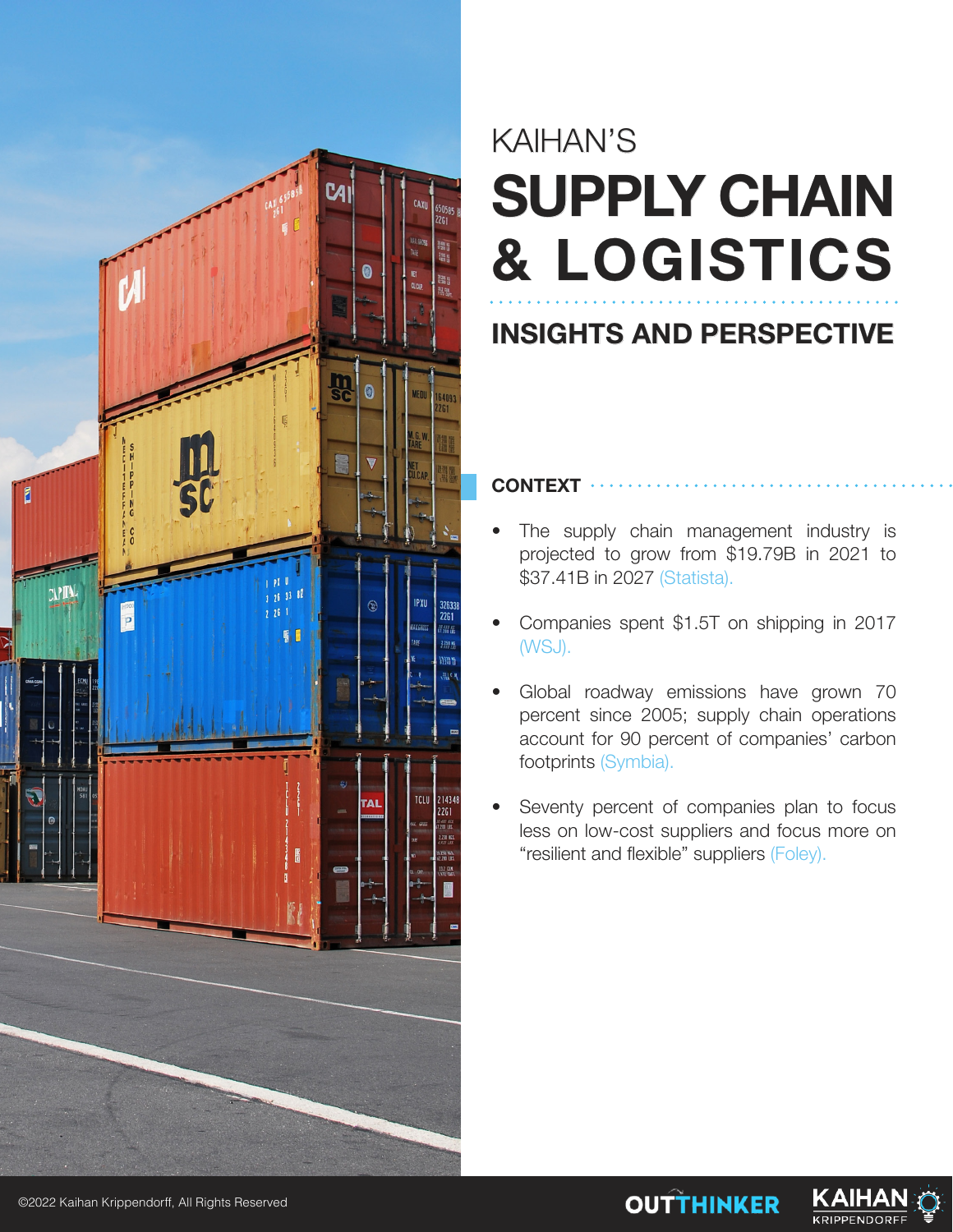#### **TRENDS**

#### **1. Smart Logistics**

- Like the transportation sector, the supply chain industry is shifting heavily towards smart technologies that increase safety, security, and efficiency.
- Implementing stronger and smarter AI could be the key to reducing basic operational tasks, reallocating employees to more complex jobs, and increasing accuracy through forecasting (SCB).
- Blockchain in the supply chain could perhaps be the most noticeable area of growth for blockchain in the economy. Transparency and accessibility of information from end-to-end in logistics can eliminate data silos, creating more efficient and consistent systems (SCB).
- IoT is being increasingly implemented in supply chains as a way to increase resource efficiency, delivery optimization, and data collecting.
- Currently, 80,000 UPS delivery vehicles with 200 IoT-connected sensors which track points like driving speed, idling time, and fuel consumption also serve as primary data collection devices, allowing the company to innovate upon preventative maintenance, delivery efficiency, and communication-to-customer during the delivery (Cleo). The company's "never turn left" strategy capitalizes on collected data to optimize routes for drivers by avoiding key pinch points in the transportation process (Cleo).

#### **2. Omnichannel Fulfillment**

• The pandemic brought on a sharp increase in sales transactions completed digitally, creating new opportunities and challenges in logistics for to-consumer distribution.

- As of this writing, in 2021, notable companies are being influenced by the "Amazon effect," a disruption of traditional in-person fulfillment caused by an intense rise in online transactions which is built on low-delay, omnichannel delivery (Cleo, TechTarget).
- Omnichannel fulfillment is focused on expanding capability to deliver to customers from multiple origin points—warehouse to consumer, distribution center to consumer, store to consumer, and supplier to consumer increasing agility and flexibility in delivery and fulfillment (SCB, Cleo).
- Amazon spread its fulfillment promise to customers across multiple origin points, enabling agile delivery from their own warehouses, suppliers, and individual retailers—all made possible through a variety of logistics contracts with USPS and others (Cleo).

#### **3. Last Mile Service**

- With the growth of omnichannel fulfillment comes a need for innovation in the "last mile" of delivery.
- Although smart logistics are growing rapidly, constraints like traffic congestion, regulatory changes, and delivery location and density can still be unpredictable (Startus Insights). Additionally, the final step of fulfillment, x-toconsumer, is often the costliest.
- Companies are seeking ways to expand their fulfillment capabilities, reduce costs, and increase customer satisfaction by upgrading the last mile of delivery.
- Companies offering innovative LMaaS options, like crowdshipping, package lockers, and automated delivery, are seeing growth.
- Matternet and Manna are two companies

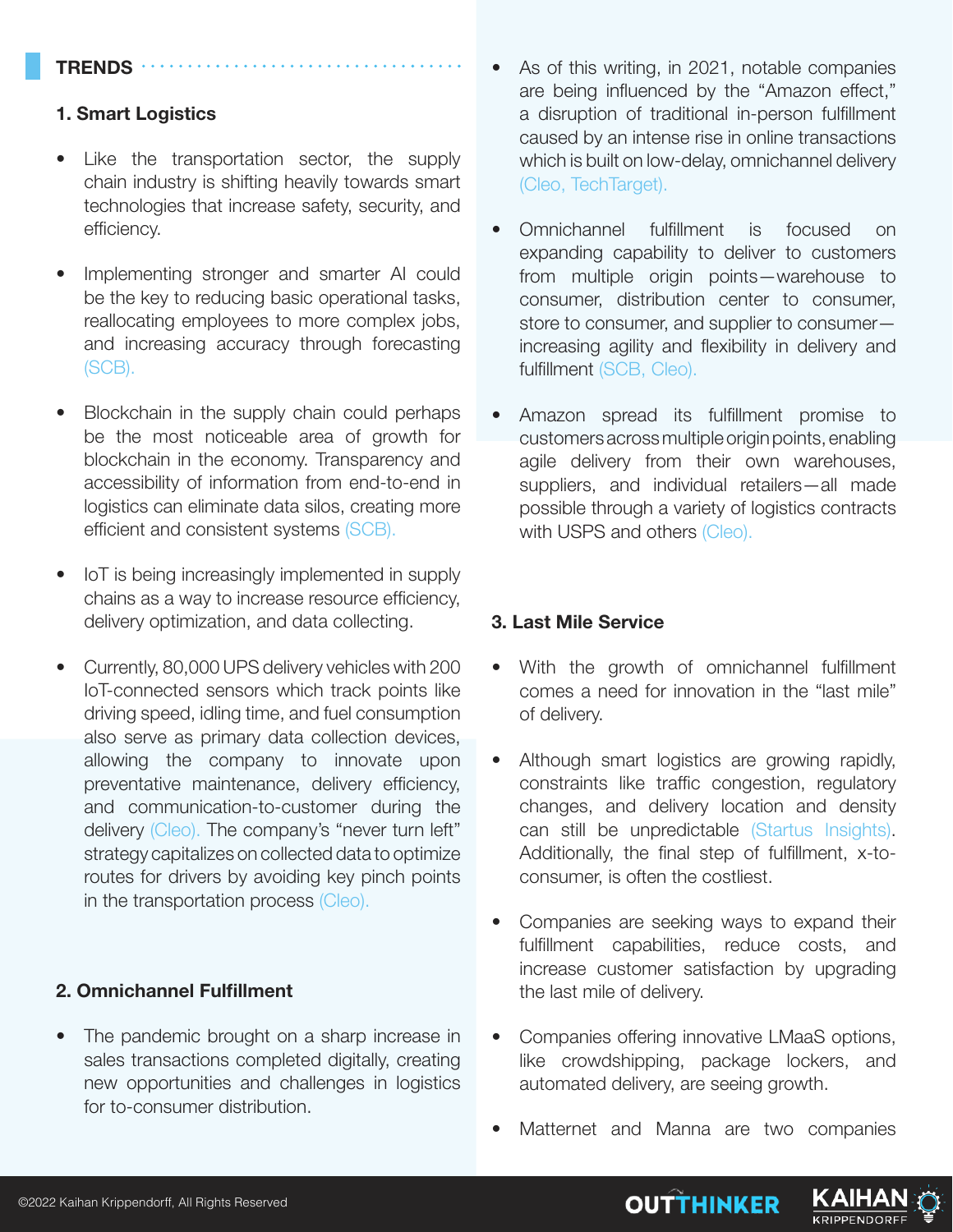providing drone logistics services for companies; Matternet enables companies in the healthcare, retail, and humanitarian sectors to move medications quickly and efficiently (Startus Insights), and Manna offers delivery services for restaurant chains through its aviation-grade drone fleet (Startus Insights).



**Leverage Point "8Ps" of Strategy Opportunity for Disruption Recommended Leverage Points Position** The customers you are targeting and their need that you seek to fulfill. 5 • What technologies do you control that can help you tap into market segments that you previously thought unreachable? • How do you measure customer satisfaction with your brand and services? **Product** The services you offer and the characteristics that make them competitive. 7 • How can you provide a sense of agility and flexibility for customers through your services? • Have you considered LMaaS opportunities with your current services? • How can you implement AI, IoT, and blockchain technologies in your current model? What opportunities do you have to expand into these areas? **Promotion** How you connect and communicate with current and potential customers. 4 • How can you develop loyalty with current customers? • How can you better communicate with customers about sustainability initiatives in your organization? Price How customers pay for your services. 4 • How can crowdshipping opportunities affect paying for logistics? • How can you reduce your last mile expenses to provide a more valuable cost to consumers?



**KRIPPENDORF**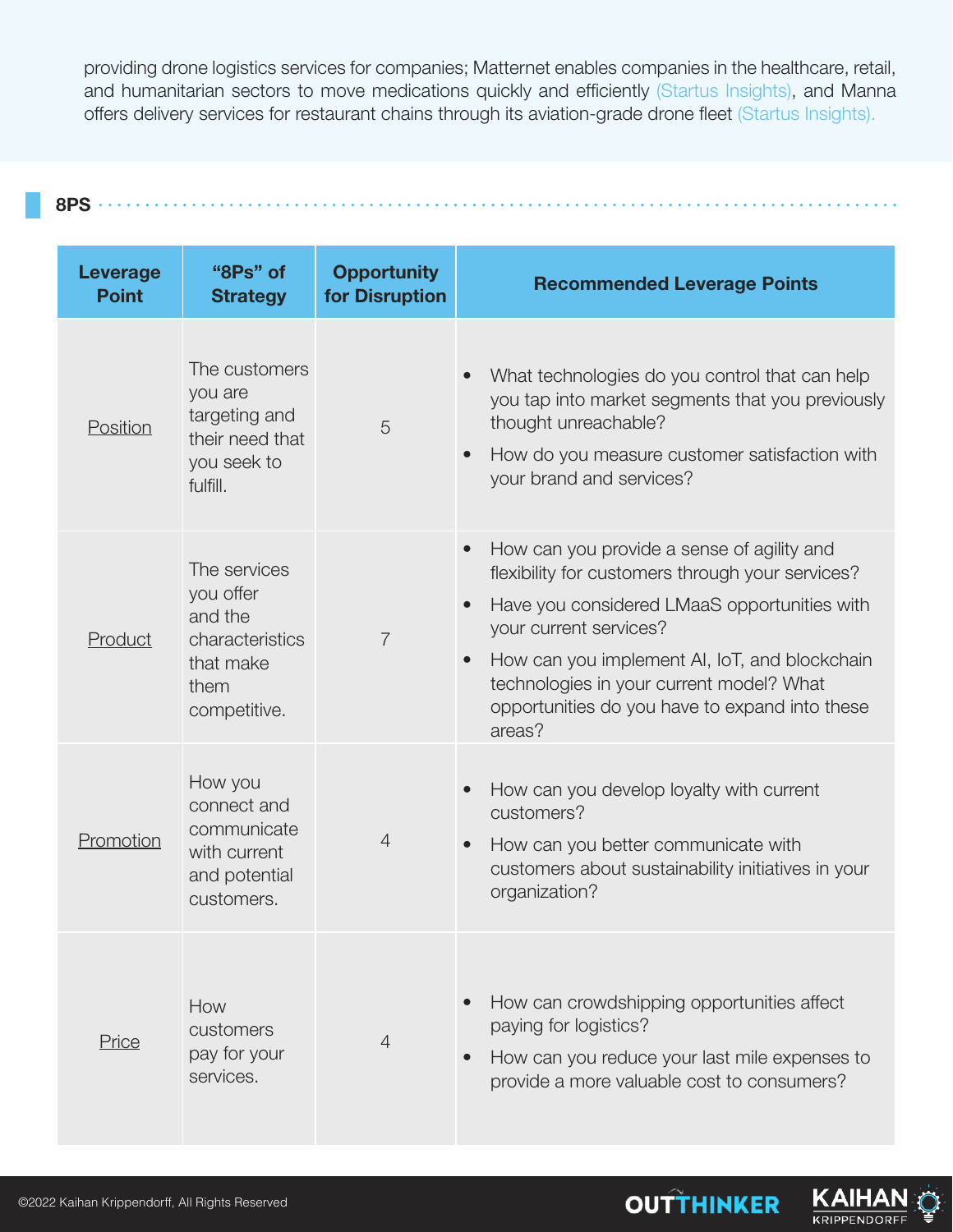| <b>Leverage</b><br><b>Point</b> | "8Ps" of<br><b>Strategy</b>                                                                                                   | <b>Opportunity</b><br>for Disruption | <b>Recommended Leverage Points</b>                                                                                                                                                                                                                                                                                                                                                                                                                                                                                              |
|---------------------------------|-------------------------------------------------------------------------------------------------------------------------------|--------------------------------------|---------------------------------------------------------------------------------------------------------------------------------------------------------------------------------------------------------------------------------------------------------------------------------------------------------------------------------------------------------------------------------------------------------------------------------------------------------------------------------------------------------------------------------|
| Placement                       | Where<br>and how<br>consumers<br>can view,<br>access, and<br>purchase your<br>services.                                       | 3                                    | How can you implement omnichannel<br>experiences into your current sales and service<br>channels?                                                                                                                                                                                                                                                                                                                                                                                                                               |
| Physical<br>Experience          | How your<br>brand<br>experience<br>meets the<br>needs and<br>expectations<br>of the<br>customers.                             | 8                                    | How do you meet responsibility expectations of<br>$\bullet$<br>your customers?<br>How can you innovate the last mile in order to<br>$\bullet$<br>reduce burden on consumers?<br>How can you adapt with the "Amazon Effect" to<br>$\bullet$<br>create more satisfying delivery experiences for<br>customers?                                                                                                                                                                                                                     |
| Processes                       | How you<br>manage your<br>supply chain.<br>How you<br>manage<br>and use the<br>data and<br>information of<br>customers.       | $\overline{9}$                       | How can you adapt your service model to<br>$\bullet$<br>implement omnichannel fulfillment? Have you<br>considered opportunities in DCtC, WtC, and StC<br>fulfillment?<br>How can you adjust your fulfillment capabilities to<br>$\bullet$<br>meet increasing digital sales?<br>How can automation help your organization<br>$\bullet$<br>reduce taxing redundant work on the front and<br>back ends?<br>How can you increase transparency and<br>$\bullet$<br>efficiency from pickup to delivery through<br>blockchain and loT? |
| People                          | The choices<br>you make<br>regarding<br>hiring,<br>organizing,<br>and<br>incentivizing<br>your people<br>and your<br>culture. | 3                                    | How can you minimize task redundancy in<br>your services and supply chain through AI and<br>automation?                                                                                                                                                                                                                                                                                                                                                                                                                         |

**OUTTHINKER**